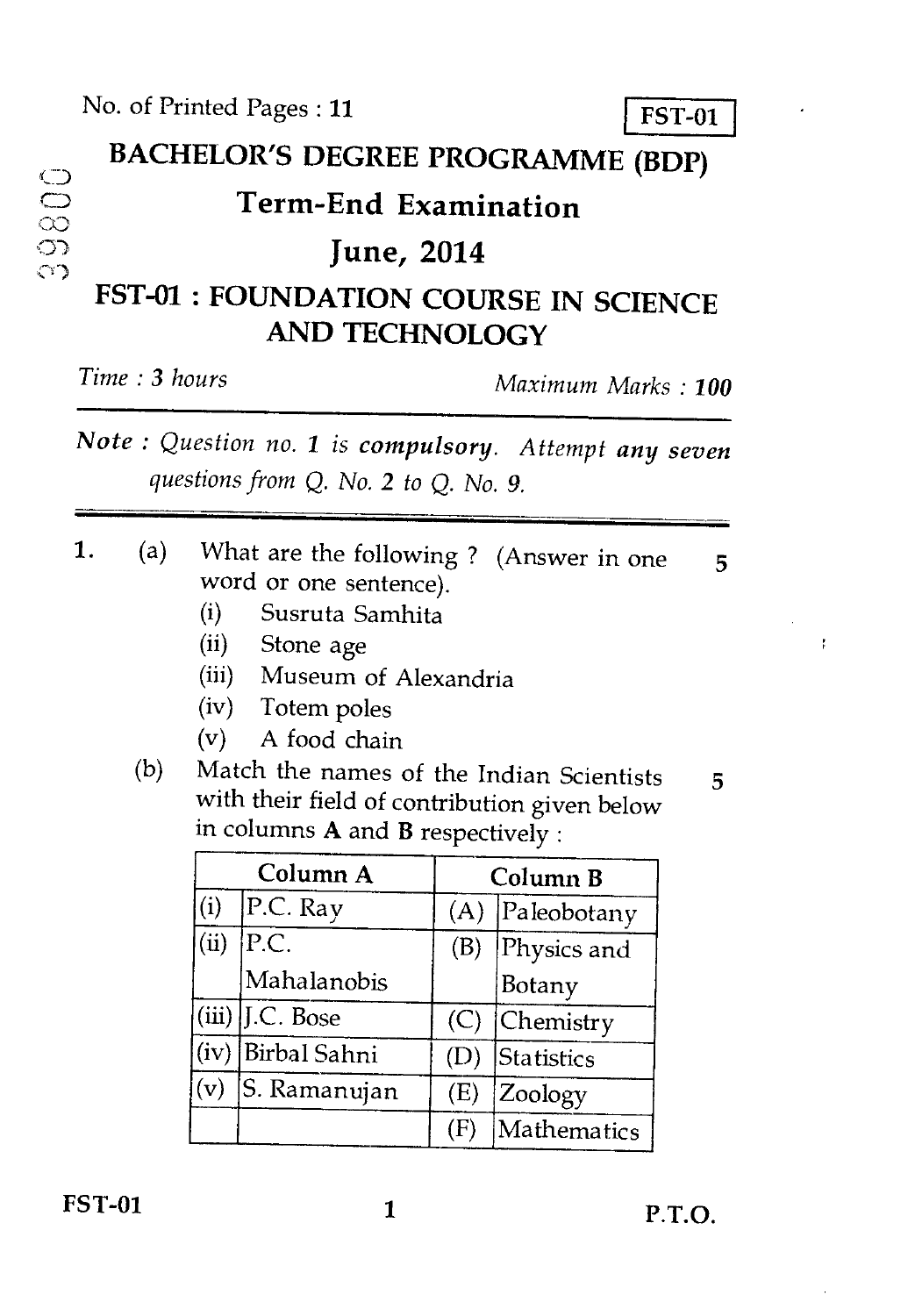- (c) Give short answers for the following questions (in not more than **50** words) : **20** 
	- (i) What is the relevance of the statement, 'Science and Technology were founded when humans acted to procure food and water' ?
	- (ii) A recent development in Computer Science is to endow computers with "artificial intelligence". What kind of computers will be required for this ?
	- (iii) Some psychologists consider aggression as 'natural instinct' while others call it 'learned response'. State one argument in favour of each.
	- (iv) What is 'algal bloom' ?
	- (v) Who is 'Lucy' ?
	- (vi) State the difference between 'Inductive logic' and 'deductive logic'.
	- (vii) Name one disease each spread by air, water, food and contact.
	- (viii) Justify that 'livestock are our mainstay for providing agricultural operations and transport'.
	- (ix) Why is Mars called red planet and in what ways is it similar to earth ?
	- (x) How does photochemical smog form ?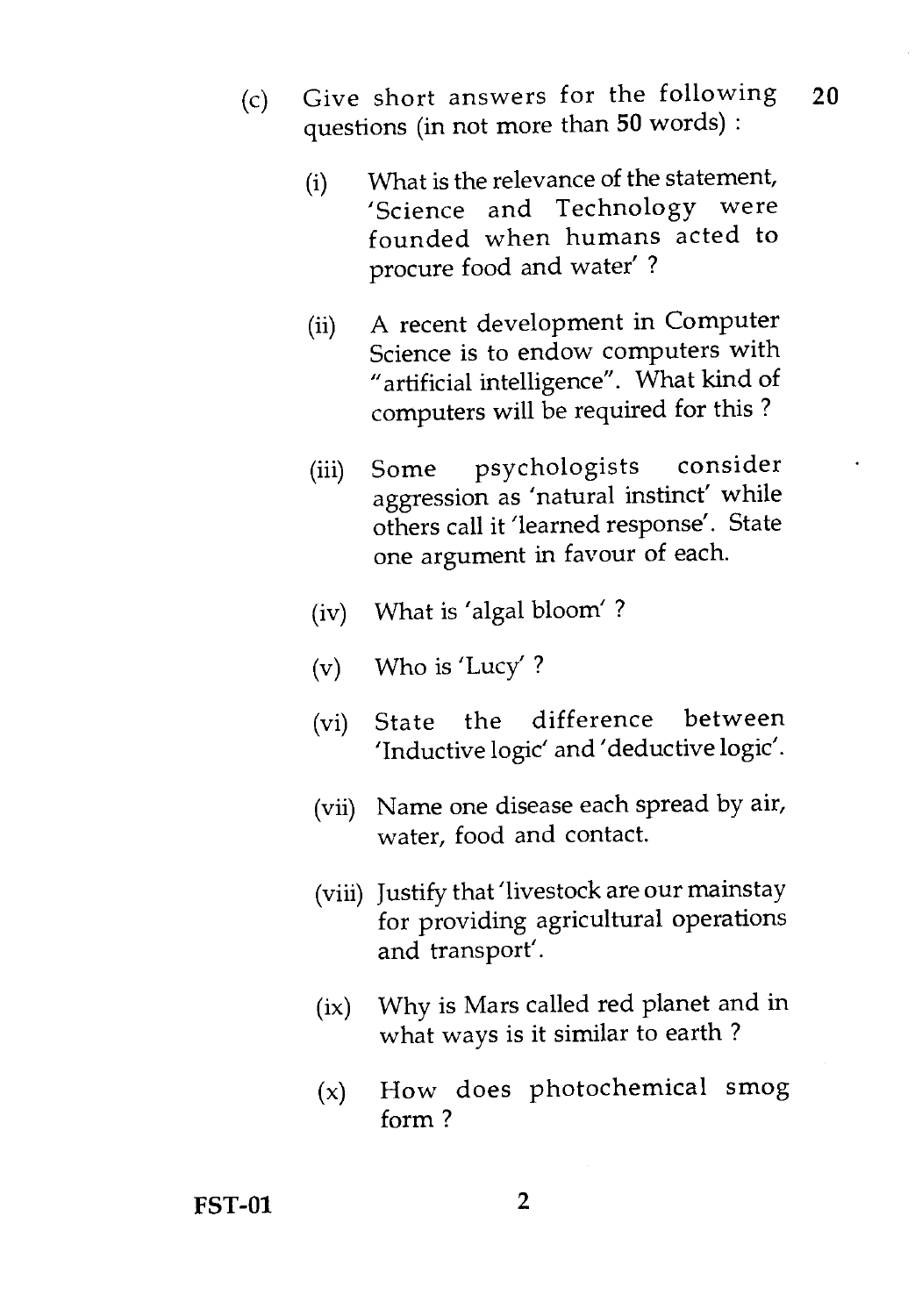

Observe carefully the above picture and answer  $10$ the following questions based on it :

- (a) What does the picture depict ? Define it.
- (b) Name three abiotic and three biotic components seen in the picture.
- (c) Name three animals seen here and use the names to construct a food chain.
- (d) Name the principal source of energy which keeps the system alive.
- (e) State the ecological role of plants seen here.<br>(f) What happens to the dead hodies and
- What happens to the dead bodies and wastes of the organisms seen here ?

2.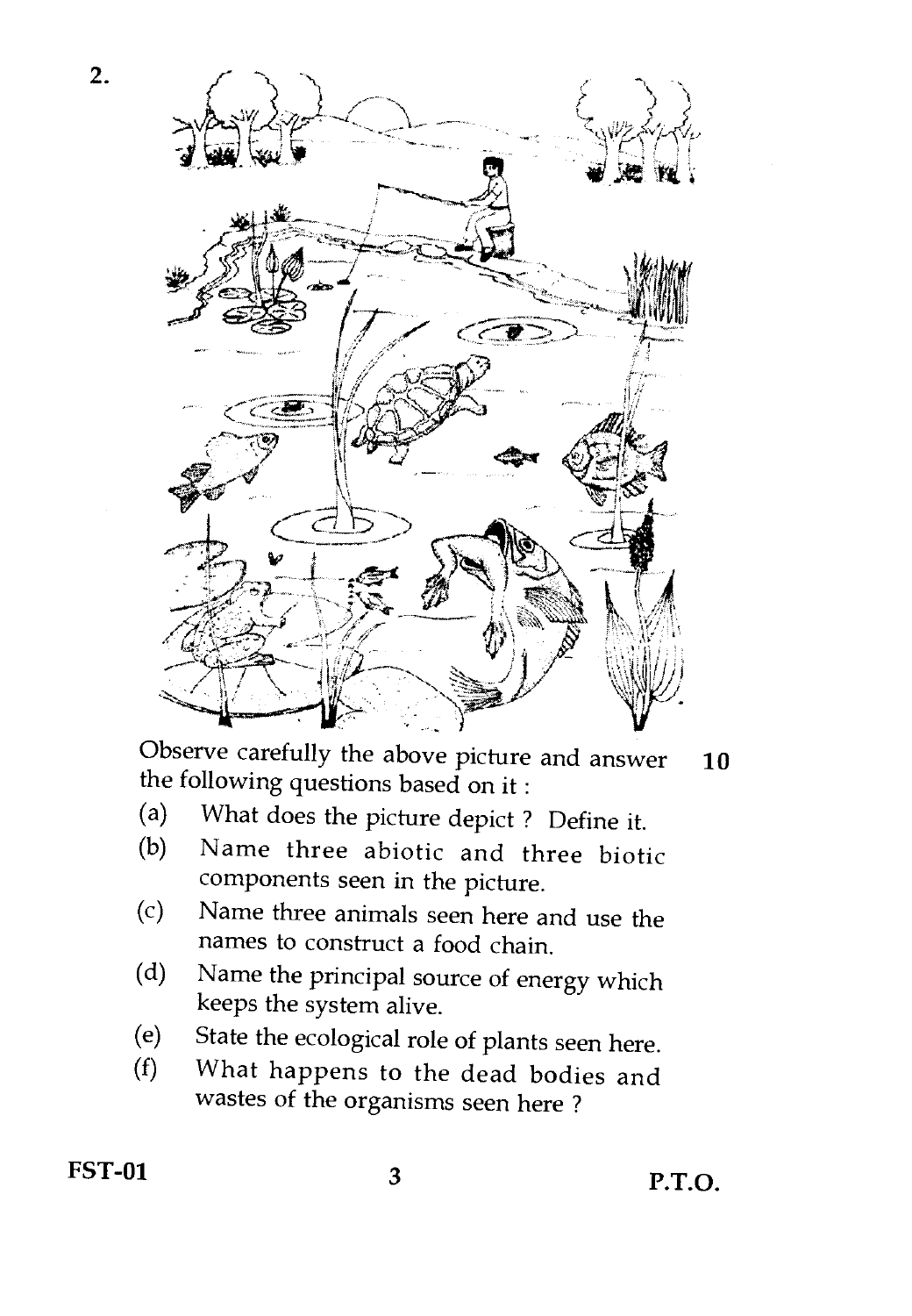- 3. State achievements of Indian Science during medieval period in the fields of astronomy and physical sciences, chemistry and medicine. 10
- 4. (a) Describe the various ways by which the  $7+3$ human body battles against germs.
	- (b) How does vaccination protect us from disease ?
- 5. (a) How do forests regulate precipitation ?  $4+6$ <br>(b) State the various consequences of
	- State the various consequences deforestation.
- 6. (a) Use examples to explain the roles of 8+2 memory, reasoning, analysis and synthesis in learning process.
	- (b) Do you think award and punishment help in learning ? Justify your opinion.
- 7. (a) Inspite of having the best iron ores and low 3+7 labour costs, why is the unit cost of steel production in India higher than that in developed countries ?
	- (b) Taking help of the diagram given below, explain how research and development help to create wealth continuously.



**FST-01** 4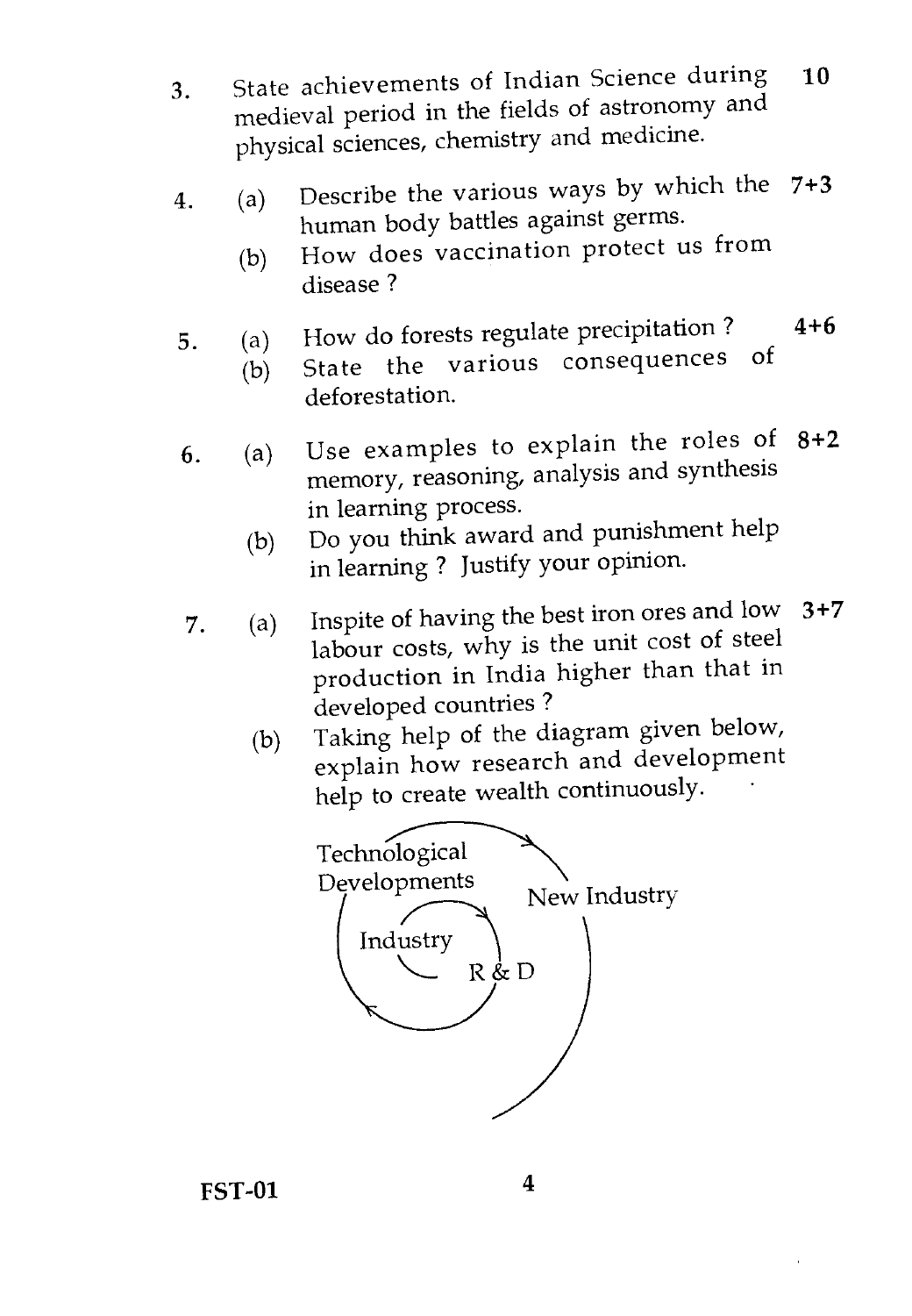**8.** What is the 'Big bang' theory regarding the origin of the universe ? Explain the various evidences favouring this theory. 10

#### **9.** Write short notes on **any four** of the following : (a) Social Forestry 10

- (a) Social Forestry<br>(b) Agricultural bio
- (b) Agricultural biotechnology<br>(c) Chemical evolution
- (c) Chemical evolution<br>(d) Scientific method
- (d) Scientific method<br>(e) Mathematics in a
- Mathematics in ancient India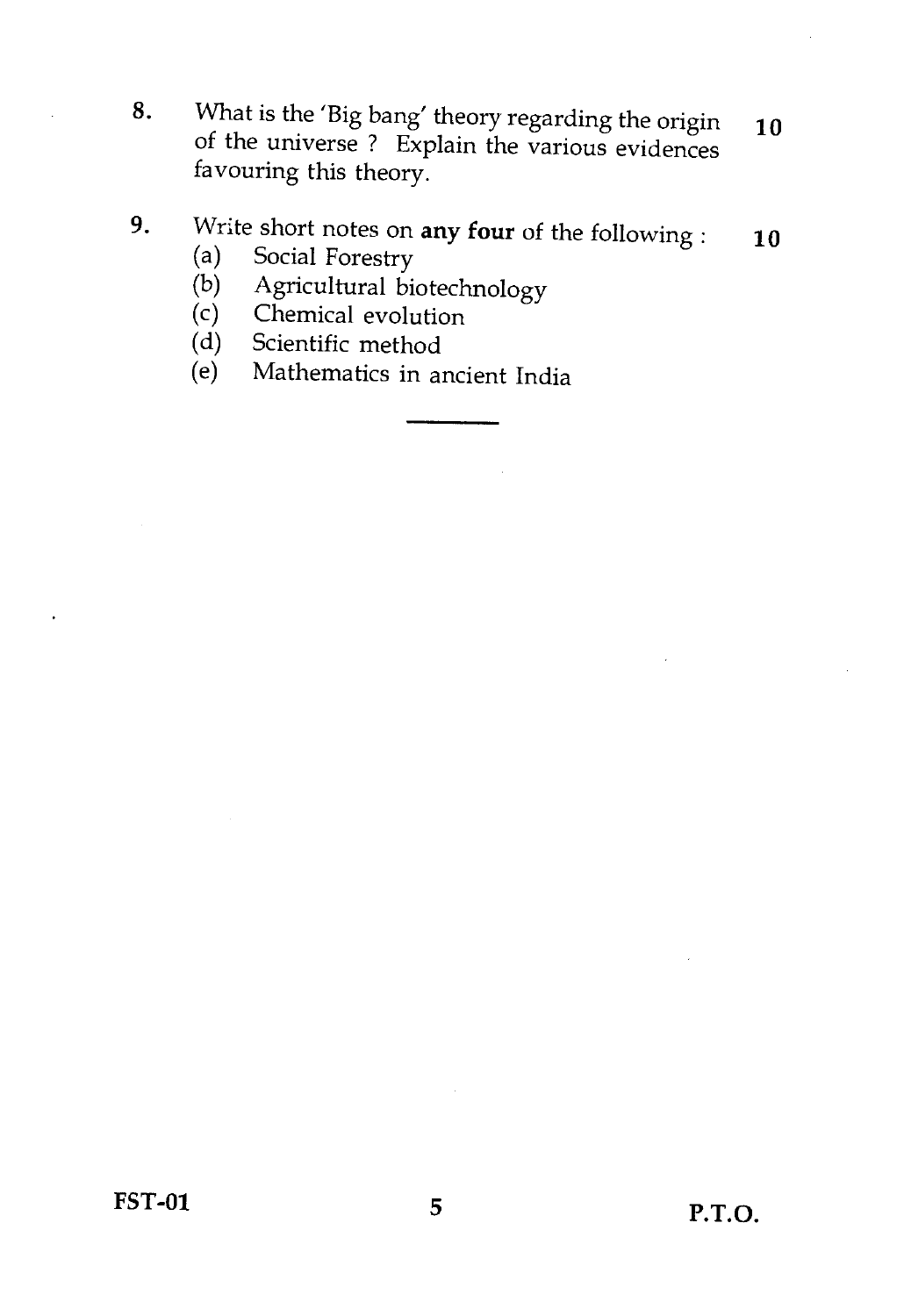एफ.एस.टी.-01

# स्नातक उपाधि कार्यक्रम (बी.डी.पी.) सत्रांत परीक्षा

#### जून, 2014

# एफ.एस.टी.- 01: विज्ञान और प्रौद्योगिकी में आधार पाठ्यक्रम

समय : 3 घण्टे

अधिकतम अंक : 100

- प्रश्न संख्या 1 **अनिवार्य** है। प्रश्न संख्या2 से लेकर प्रश्न संख्या9 नोट : तक में से **कोई सात** प्रश्नों के उत्तर दीजिए।
- (a) विताइए निम्नलिखित क्या हैं ?) (उत्तर एक शब्द या एक  $\overline{5}$  $\mathbf{1}$ . वाक्य तक सीमित होना चाहिए)
	- सुश्रुत संहिता  $(i)$
	- पाषाण युग  $(ii)$
	- (iii) सिकंदरिया का संग्रहालय
	- (iv) कुल-चिहन का स्तंभ
	- $(v)$  आहार-शृंखला

#### **FST-01**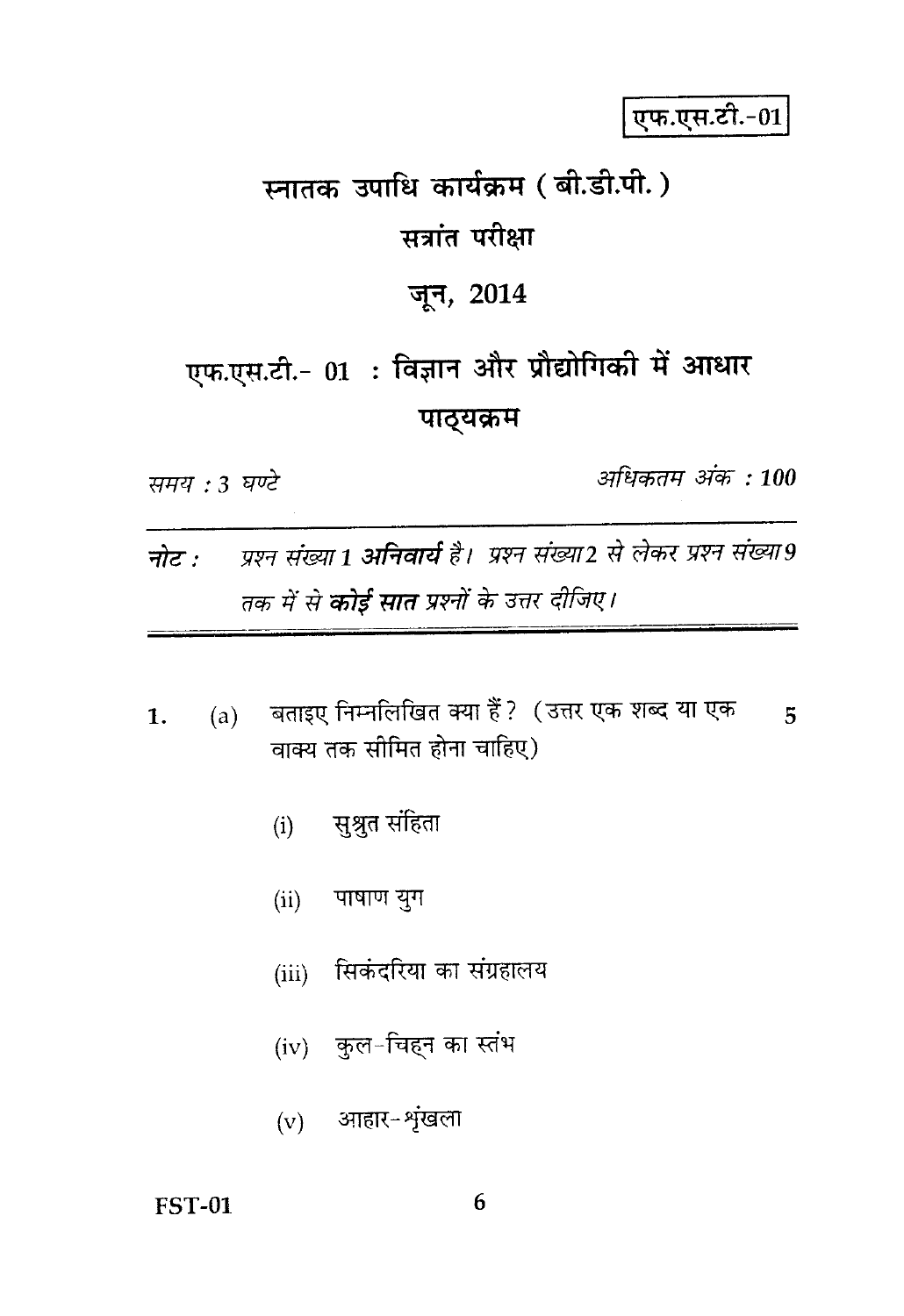कॉलम-क में दिए गए भारतीय वैज्ञानिकों के नामों को  $(b)$ कॉलम-ख में दिए गए उनके द्वारा दिए गए योगदानों के क्षेत्रों के साथ मिलान कीजिए :

| कॉलम क |                  | कॉलम ख |                               |
|--------|------------------|--------|-------------------------------|
| (i)    | पी.सी.रे         | (A)    | पुरा वनस्पति शास्त्र          |
| (ii)   | पी.सी.मेहलानबिस  | (B)    | भौतिकी एवं वनस्पति<br>विज्ञान |
|        | (iii) जे.सी.बोस  | (C)    | रसायन विज्ञान                 |
|        | (iv) बीरबल साहनी | (D)    | सांख्यिकी                     |
| (v)    | एस.रामानुजन      | (E)    | <b> प्राणिशास्त्र</b>         |
|        |                  | (F)    | गणित                          |

- निम्नलिखित प्रश्नों के उत्तर संक्षेप (50 शब्दों से अधिक  $(c)$  $20$ नहीं) में दीजिए:
	- 'विज्ञान और प्रौद्योगिकी की नींव तभी पड़ी थी,  $(i)$ जबकि मानवों ने भोजन और जल की तलाश शुरू की' इस कथन की क्या प्रासंगिता है ?
	- कम्प्यूटर विज्ञान में हाल ही के प्रयत्नों के कारण  $(ii)$ ''कृत्रिम बुद्धि'' का भी विकास हुआ है। बताइए कि इसके कार्य के लिए किस प्रकार के कम्प्यूटरों की आवश्यकता पडेगी ?

7

P.T.O.

5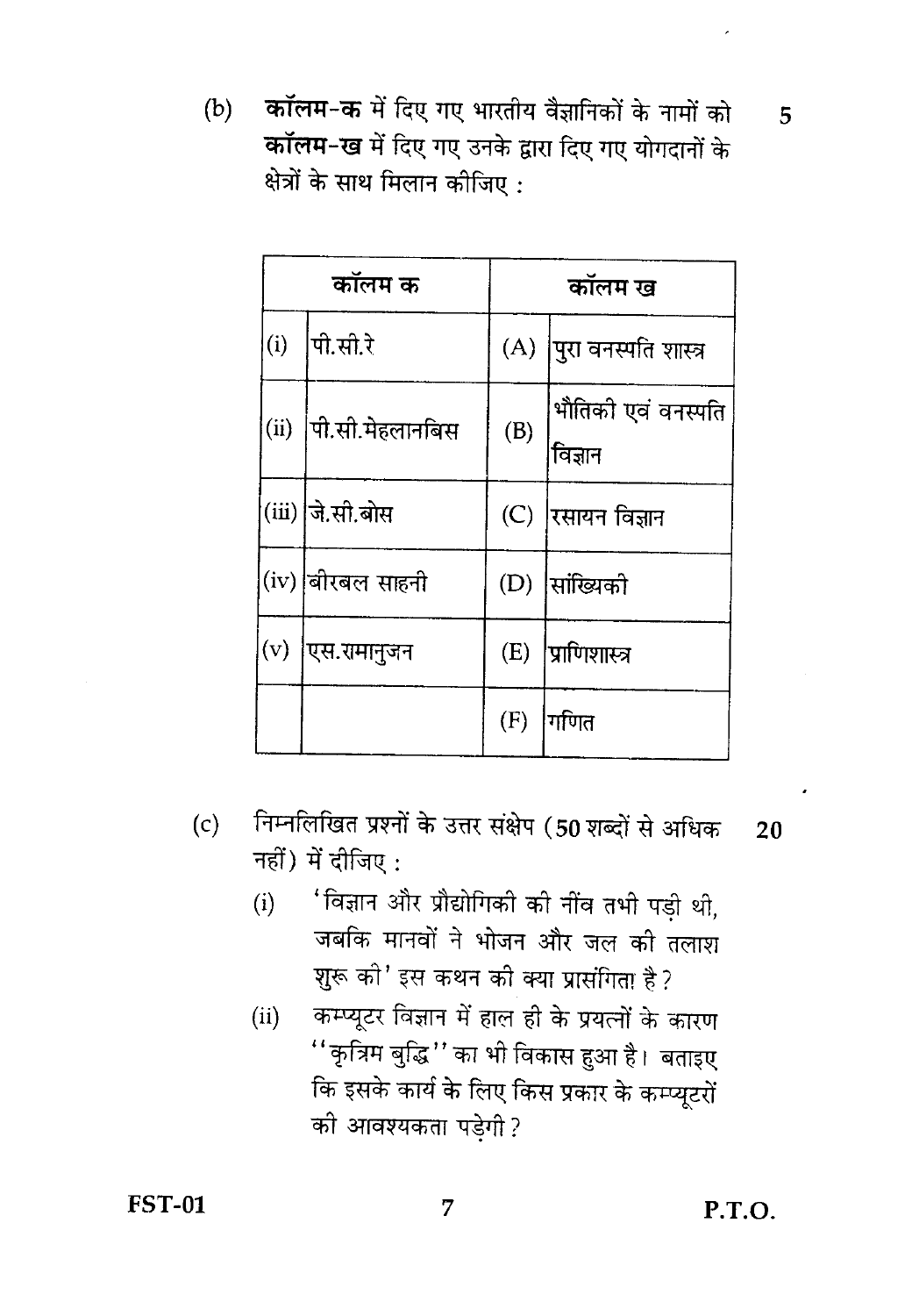- (iii) कुछ मनोवैज्ञानिकों का कहना है कि एक आक्रामक व्यवहार एक ''सहज व्यवहार'' होता है, जबकि अन्य इसे एक ''सीखी हुई प्रतिक्रिया'' मानते हैं। दोनों मान्यताओं के पक्ष में एक-एक प्रमाण दीजिए।
- (iv) "ऐल्गी ब्लूम" क्या होता है?
- (v) "लूसी" कौन है?
- 'आगमन तर्क एवं निगमन तर्क' के बीच फ़र्क  $(vi)$ बताइए।
- (vii) वायु, जल, भोजन तथा संपर्क द्वारा प्रत्येक से फैलने वाले एक-एक रोग का नाम लिखिए।
- (viii) 'मवेशी हमारे कृषि कार्यों एवं/यातायात के लिए शक्ति के प्रमुख आधार हैं' इस कथन की यक्तिसंगतता बताइए।
- (ix) मंगल ग्रह को लाल ग्रह क्यों कहा जाता है, और वह किन बातों में पथ्वी से समान है?
- प्रकाश रासायनिक धुम कुहा किस प्रकार बनता  $(x)$ है?

8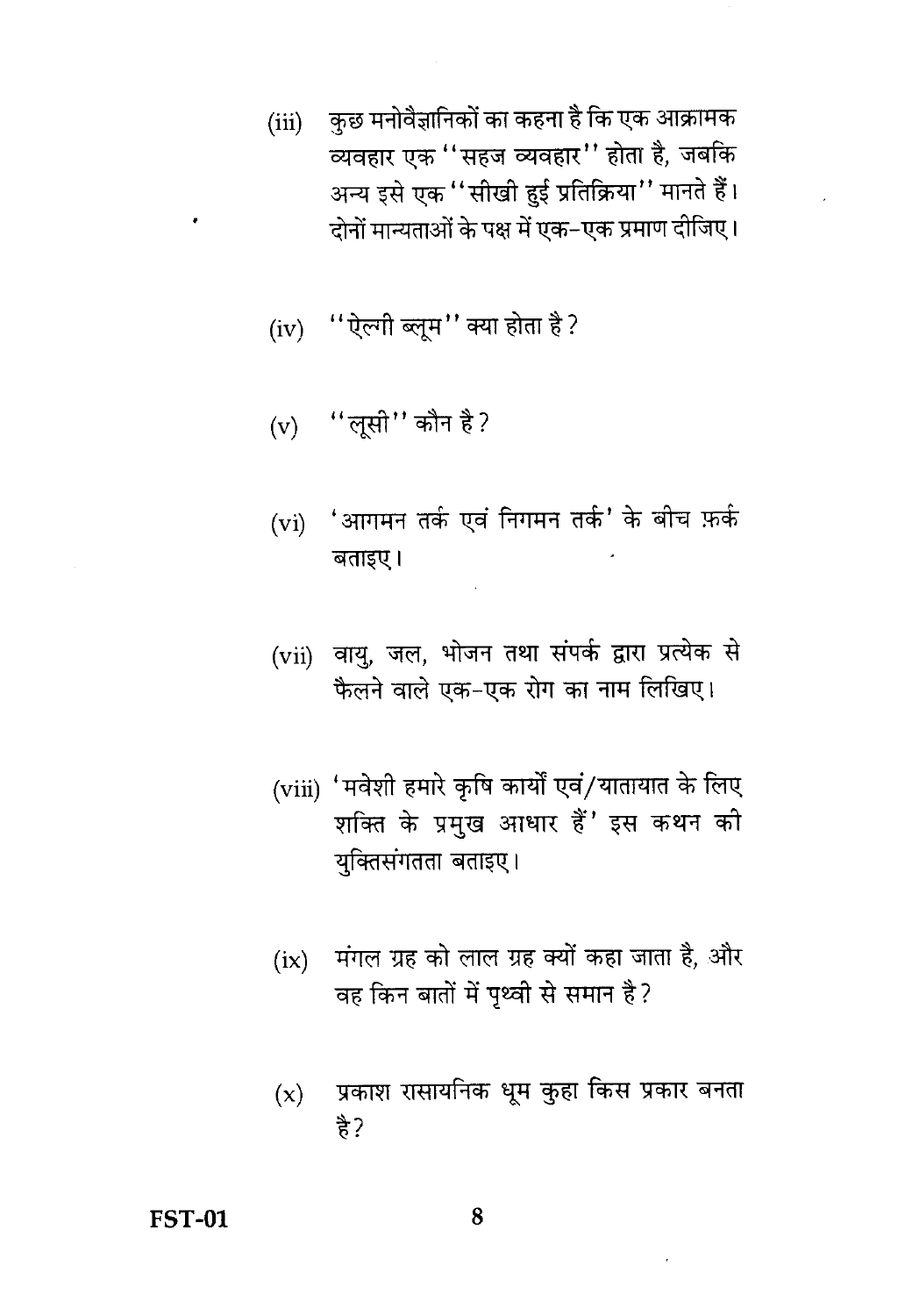

ऊपर दिए गए चित्र को ध्यान पूर्वक देखिए और उस पर आधारित 10 निम्नलिखित प्रश्नों के उत्तर दीजिए:

- चित्र क्या दर्शाता है? उसकी व्याख्या कीजिए।  $(a)$
- चित्र में दर्शाए तीन अजैविक और तीन जैविक घटकों के  $(b)$ नाम बताइए।
- यहाँ दर्शाए तीन जन्तुओं के नाम दीजिए और इनसे एक  $(c)$ आहार-शृंखला का निर्माण कीजिए।
- ऊर्जा के प्रमुख स्रोत का नाम बताइए जिसके कारण यह  $(d)$ तंत्र बना रहता है।

**FST-01** 

 $\frac{1}{2}$ 

 $2.$ 

9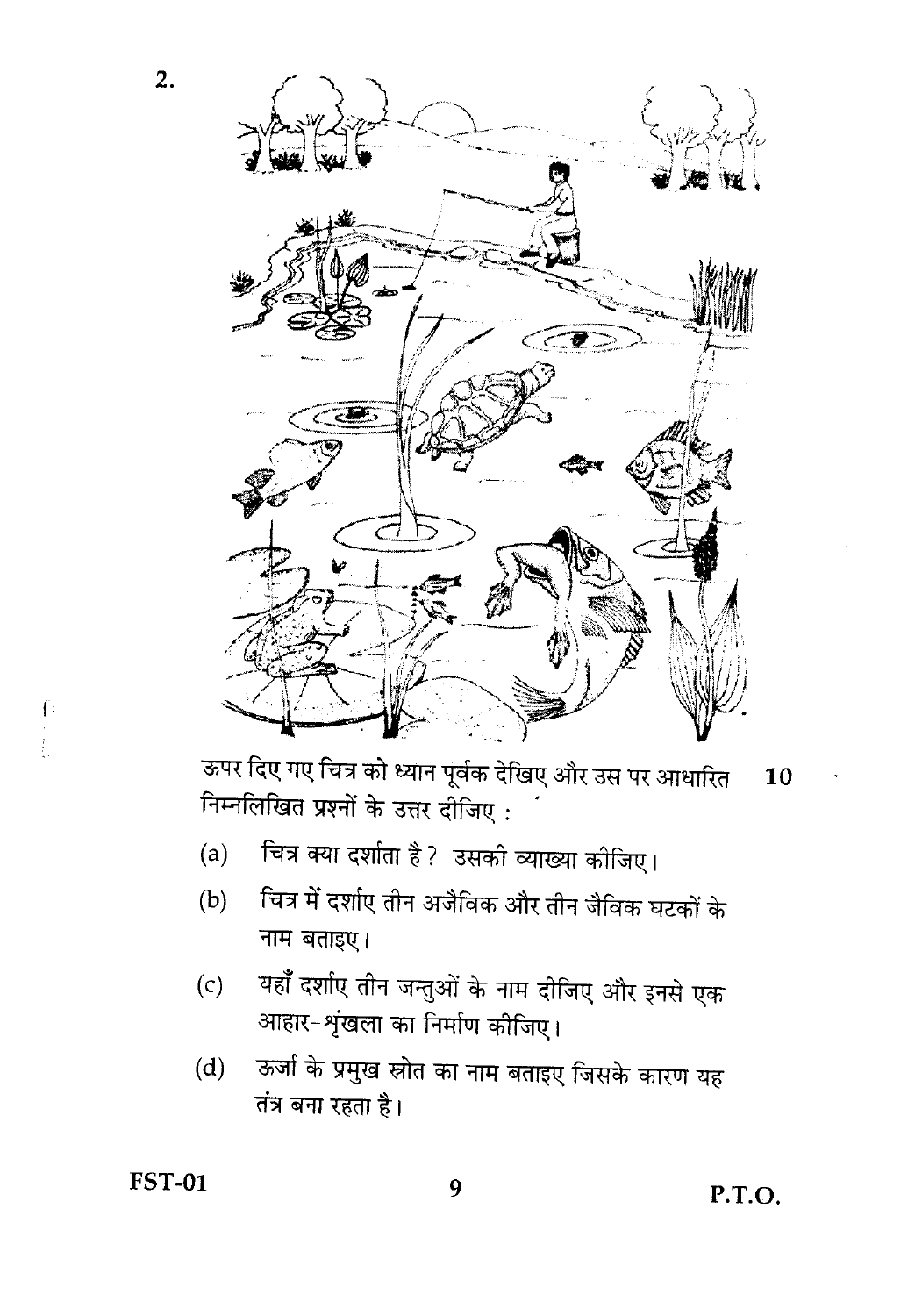- इस चित्र में दिखाई पड़ने वाले पौधों का पारिस्थितिक  $(e)$ योगदान बताइए।
- यह गए जीवों और यहाँ दिखायी दे रहे जीवों के अपशिष्टों  $(f)$ का क्या होता है ?
- मध्ययुग के दौरान खगोल विज्ञान और भौतिक विज्ञानों, रसायन  $10$ 3. विज्ञान तथा चिकित्सा विज्ञान के क्षेत्रों में हुए भारतीय विज्ञान को उपलब्धियाँ बताइए।
- उन विभिन्न तरीकों का वर्णन कोजिए जिनके द्वारा मानव 7+3  $(a)$ 4. रोगाणुओं से लड़ता रहता है।
	- बताइए कि टीकाकरण से हमारी सुरक्षा किस प्रकार होती  $(b)$ है?
- बताइए कि वनों से अवक्षेपण का नियमन किस प्रकार 4+6  $(a)$ 5. होता है ?
	- वनोन्मूलन के विभिन्न परिणाम क्या होते हैं ? संक्षेप में  $(b)$ बताइए।

Ċ

- सीखने की प्रक्रिया में स्मृति, तर्क, विश्लेषण और संश्लेषण 8+2  $(a)$ 6. के योगदानों की उदाहरण देते हुए व्याख्या कोजिए।
	- क्या आप सोचते हैं कि सीखने में पुरस्कार और दंड  $(b)$ मदद करते हैं ? अपने विकार की युक्ति संगतता दीजिए।
- भारत में सबसे उत्तम लौह-अयस्क एवं मज़दूरी की 3+7 7.  $(a)$ सस्ती होते हुए भी इस्पात की कम इकाई लागत विकसित देशों के मुकाबले में कहीं अधिक है। ऐसा क्यों है ?